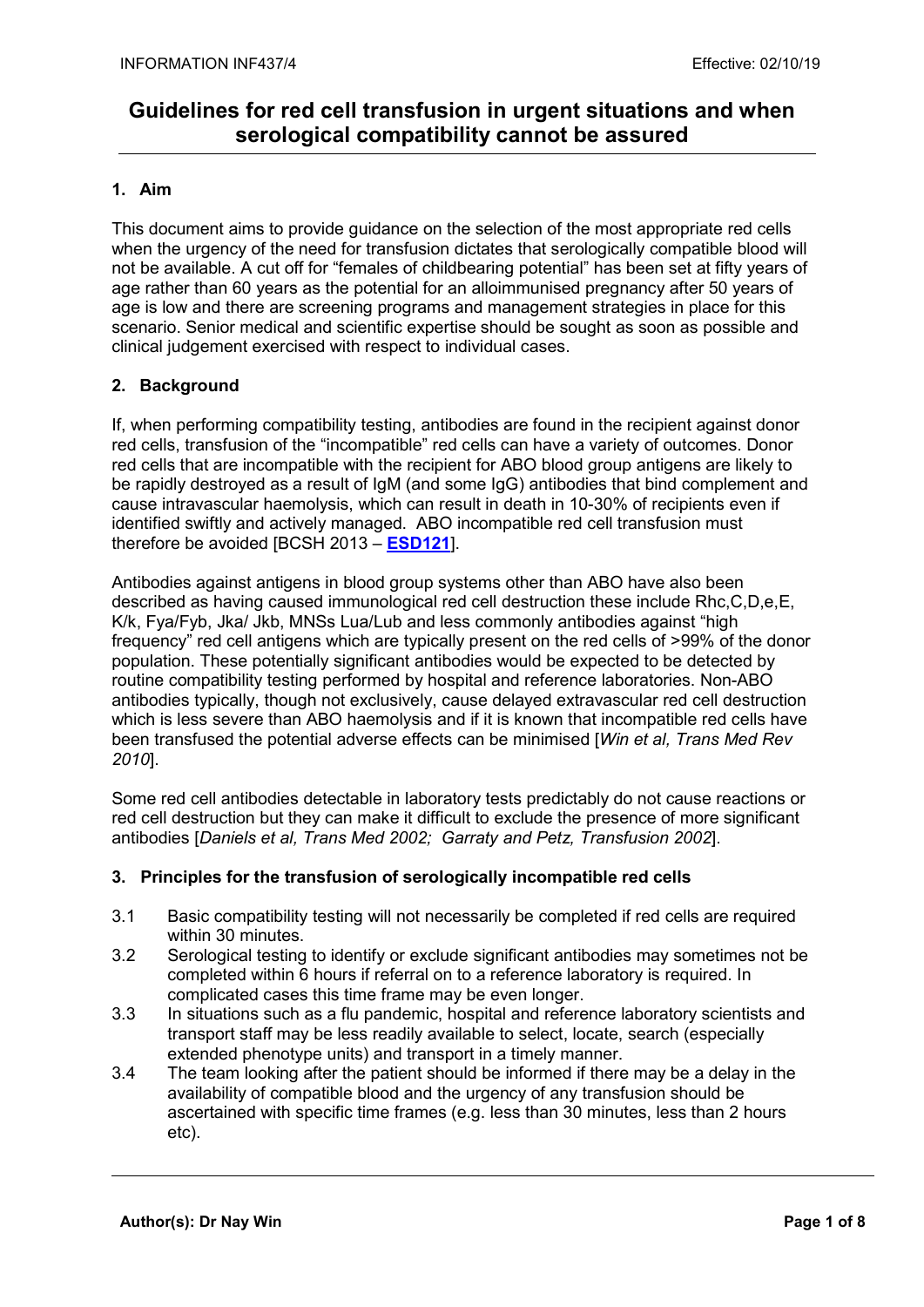- 3.5 ABO compatible blood would always be selected and the algorithm in figure 1 followed.
- 3.6 Even if clinically significant antibodies are present such as anti-c the recipient may suffer no symptoms and no evidence of increased red cell destruction [Klein and Anstee, Blood Tran Clin Med: 2005].<br>3.7 If symptoms do occur and / or there i
- If symptoms do occur and / or there is evidence of increased red cell destruction, the effects can be minimised, particularly if the scientific, medical and nursing team are made aware of this risk early on [Win et al, Trans Med Rev 2010].

#### 4. An order of preference for blood selection if urgent transfusion is required before compatible blood is available to minimise the risk of identified or unidentified antibody specificities (see figure 1).

- 4.1 ABO compatible blood must be supplied (group O if the ABO blood group is not known).
- 4.2 Avoid antigens that are the target of significant antibodies currently detectable by indirect antiglobulin test (IAT) technique at 37°C.
- 4.3 Having obtained blood that satisfies 4.1-2, avoid antigens that are the target of antibodies currently detected by enzyme technique only.
- 4.4 Having successfully achieved 4.1 3, supply units that are RhD compatible to females of childbearing potential i.e. females under fifty years of age (men of any age and women >50 are a lower priority for RhD negative red cells if they do not have anti-D antibodies and it may be preferable to avoid historical antibodies in men and older women).
- 4.5 Having fulfilled 4.1-4, avoid historical but currently undetectable antibodies.
- 4.6 Once 4.1-5 have been completed, consider supplying blood that is compatible for cCeE and K despite the absence of current or historical antibodies of these specificities if the patient is likely to require chronic transfusion [Seltsam et al. Transfusion: 2003].<br>4.7 Based upon the free
- Based upon the frequency and severity of historic reports of reactions to incompatible transfusions the following order of antigen negative selection should be used if selecting blood that is not fully compatible. The antigens in brackets are high frequency antigens (HFA) which in practice in urgent situations are likely to be unavoidable and hence relegated to the "HFA" position in the order of selection [Seltsam et al, Transfusion 2003]

#### D>c>C>E>e>K(k)>Jkª/<sup>b</sup>>Fyª/<sup>b</sup>> S/s(U)> M>N>HFAs.

- 4.8 If packs expressing the phenotype of the red cells are not available the blood establishment may supply lists of historical red cell phenotype which can be referred to for additional confirmatory testing where possible in the hospital laboratory and an IAT crossmatch.
- 4.9 If antigen negative units are not available and time allows there may be some benefit in selecting heterozygous antigen positive units rather than homozygous ones (e.g. K+k+ if the recipient has anti-k).
- 4.10 It is important to note that antibodies that show strong reactivity by IAT may be more active in vivo than if the same antibody showed weaker reactions. Where possible 'serologically least incompatible' units should be selected. Some of the antibodies are extremely rare and little or nothing is known about their clinical significance [Daniels et al, Trans Med 2002]. Absence of evidence of clinical significance does not mean that a transfusion of 'incompatible' blood will be uneventful.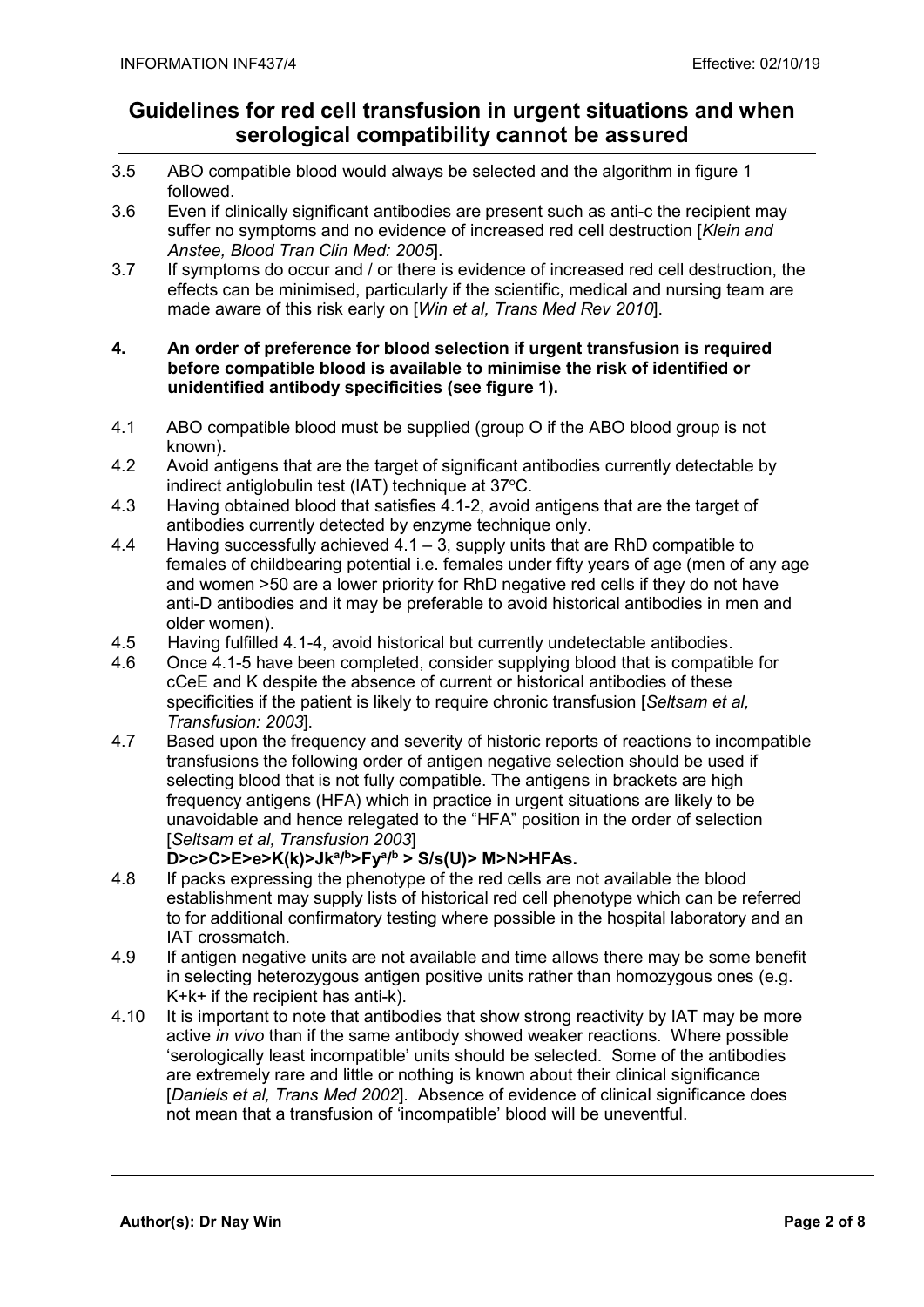#### 5. Management of patients who have been / are being transfused with red cells expressing the antigen(s) against which they have antibodies.

- 5.1 The most senior transfusion laboratory scientist and the NHSBT consultant on duty should be informed. NHSBT consultant should liaise with Hospital haematologist to review the case and to be involved in the management of the index case. Consultant Haematologist should inform and discuss the following advice (follow steps 5.2 to 5.8 below) to the medical/surgical team directly caring for the patient.
- 5.2 The team looking after the patient should ensure that the patient remains adequately hydrated but not fluid overloaded with monitoring of fluid intake and output.
- 5.3 Baseline and serial monitoring for evidence of haemolysis and its complications should be undertaken including a dipstick urine for Hb, a full blood count, reticulocyte count, bilirubin, LDH, haptoglobin, Urea and electrolytes and coagulation.
- 5.4 The patient should be informed of the potential of haemolysis and the risk of not receiving blood.
- 5.5 Transfusion should be given with IV methylprednisolone 1g cover (provided there is no contraindication for steroids). It is readily available and easy to administer, if not alternative IV steroids should be used such as hydrocortisone, which is stocked on most wards. Dose conversion for steriods (1g methyl-prednisolone is equivalent of 1250 mg of prednis(ol)one. Hydrocortisone 200mg is equivalent of 50mg prednis(ol)one.

 Least incompatible blood should be transfused with extra caution (with sequential transfusion of 20 and 50 ml and then the entire unit of incompatible RBC). Pulse, BP, temperature should be monitored closely. It is preferable to give blood transfusion during the day working hours.

Serial monitoring for evidence of haemolysis and its complications should be undertaken. If transfusion reaction is suspected, transfusion should be discontinued and advice sought from the Consultant Haematologist and transfusion laboratory.

- 5.6 Where appropriate, strategies for ameliorating the immunological responses such as the use of intravenous immunoglobulin (IVIG) should be considered [Kohan et al, Vox Sang 1994; Woodcock et al, Clin Lab Haem 1993]. Recent studies have shown that the provision of IVIG and steroids may correct anaemia and prevent both the acute haemolytic transfusion reaction and delayed haemolytic transfusion reaction for transfusion with incompatible red cell units in urgent clinical situations [Win et al. Transfusion 2018; Win et al, Transfusion 2019].
- 5.7 Clinical advice may only be given to hospitals by an NHSBT consultant, who should discuss the case with the hospital consultant haematologist who will further liaise with the clinical team. The decision to provide IVIG may be made at the discretion of the hospital haematologist/clinicians.

Clinicians prescribing the IVIG should be aware of the potential side effect of IVIG (see foot note adverse effects of IVIG) and should also inform the patient. Dose: IVIG 1-2 g/kg over 2 to 5 days, given with IV steroids (500 to 1000mg) either prior to or within 24 hrs of 'incompatible' transfusion [Win, 2018; Win, 2019]

 Please note (low dose IVIG 0.4g/kg is associated with fewer adverse reactions compared to high dose 1g/kg).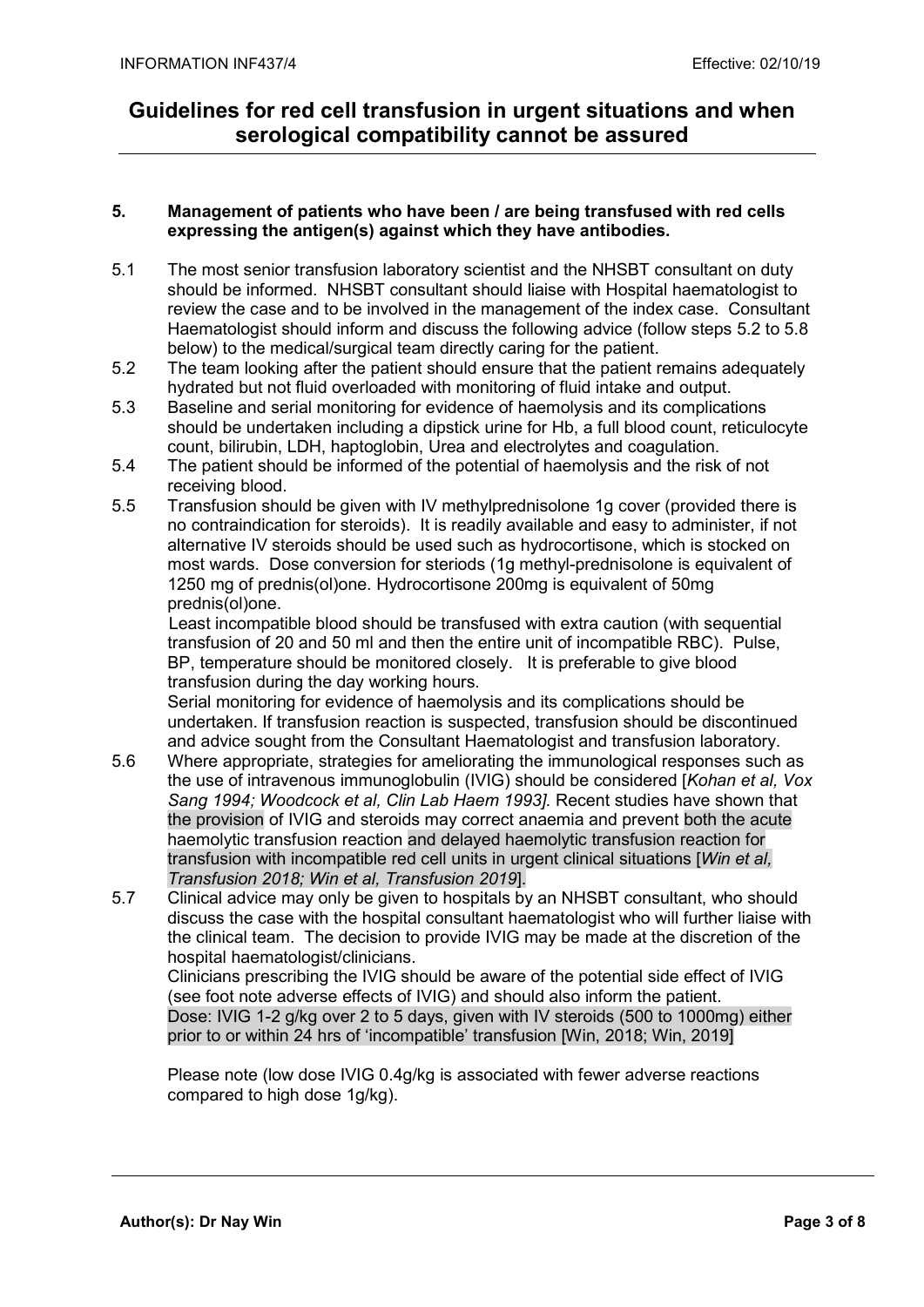- 5.8 The transfusion should be given at the slowest rate consistent with the clinical condition and the patient observed closely throughout.
- 5.9 If haemolytic transfusion reactions develop:
- i) Stop transfusion immediately, review the nature of the reaction and if time permits reinvestigate the case.
- ii) For urgent clinical situations it is the discretion of the clinical team to make a decision to continue transfusion. If need further transfusion, issue least incompatible blood, monitor and consider additional dose of IVIG and steroids (additional IVIG 0.4g/day for next 3-4 days if not contraindicated and not exceeding maximum total dose of 2g/kg) and IV methylpred 1G the next day. Also monitor renal function: consider Dopamine infusion if indicated [Woodcock et al, Clin Lab Haem 1993; Win et al, Trans Med Rev 2010; Win et al, Transfusion 2018].

#### 6. Urgent clinical situation:

- 6.1 Occasionally, clinical urgency requires that blood must be transfused before the antibody has been identified or before a tentative identification has been confirmed. Under these circumstances, ABO compatible, RhD K matched, serologically least incompatible blood should be transfused with extra caution. The decision to issue ABO compatible, RhD matched, least incompatible blood should be made on the balance of risk of severe haemorrhage (anaemia, urgent requirement), versus a haemolytic transfusion reaction with potential complications including renal failure.
- 6.2 As discussed above, strategies for ameliorating the immunological response, such as the use of intravenous immunoglobulin and high dose steroids, should be considered (follow steps 5.2 to 5.9 above).

#### 7. Adverse effects of IVIG therapy

- 7.1 Although IVIG is generally considered a safe treatment; adverse reactions ranging from mild and self-limited to severe have been reported. Infusion of IVIG has been associated with a) renal toxicity b) thromboembolic events (TEE) [BNF 2013; Funk et al, Vox Sang 2013; Williams et al, US Pharm 2010] and c) haemolytic reactions.
- a) Acute renal failure is a rare complication: the risk factors are those with pre-existing renal impairment, diabetes mellitus, age greater than 65 yrs, dehydration, paraproteinemia and concomitant use of nephrotoxic drugs. All patients should have their renal function monitored during the use of IVIG and discontinuation of treatment should be considered if indicated (Note: IVIG products containing sucrose as a stabiliser accounted for most reported cases of renal failure).
- b) Pre-existing risk factors for TEE (advance age, hypertension, diabetes mellitus, history of vascular disease or thrombotic episodes): TEE appears to be rare (reported 0 -0.83 cases per 1000 kg IVIG distributed) [Funk et al, Vox Sang 2013].
- c) IVIG administration may result in mild haemolytic reactions, usually due to the presence of anti-A or anti-B isoagglutinins. These blood group antibodies often result in a slight degree of haemolysis, mild hyperbilirubinemia, and a positive DAT. These events are usually subclinical. Very rarely significant haemolysis may occur with a fall in hemoglobin of 1 to 5 g/dL (more common in blood group A recipient). Daw et al *ITransfusion 2008]* recognised 16 cases of clinically significant haemolysis among 1000 IVIG-treated adults (1.6%). The decrease in haemoglobin was from 0.8 to 5.2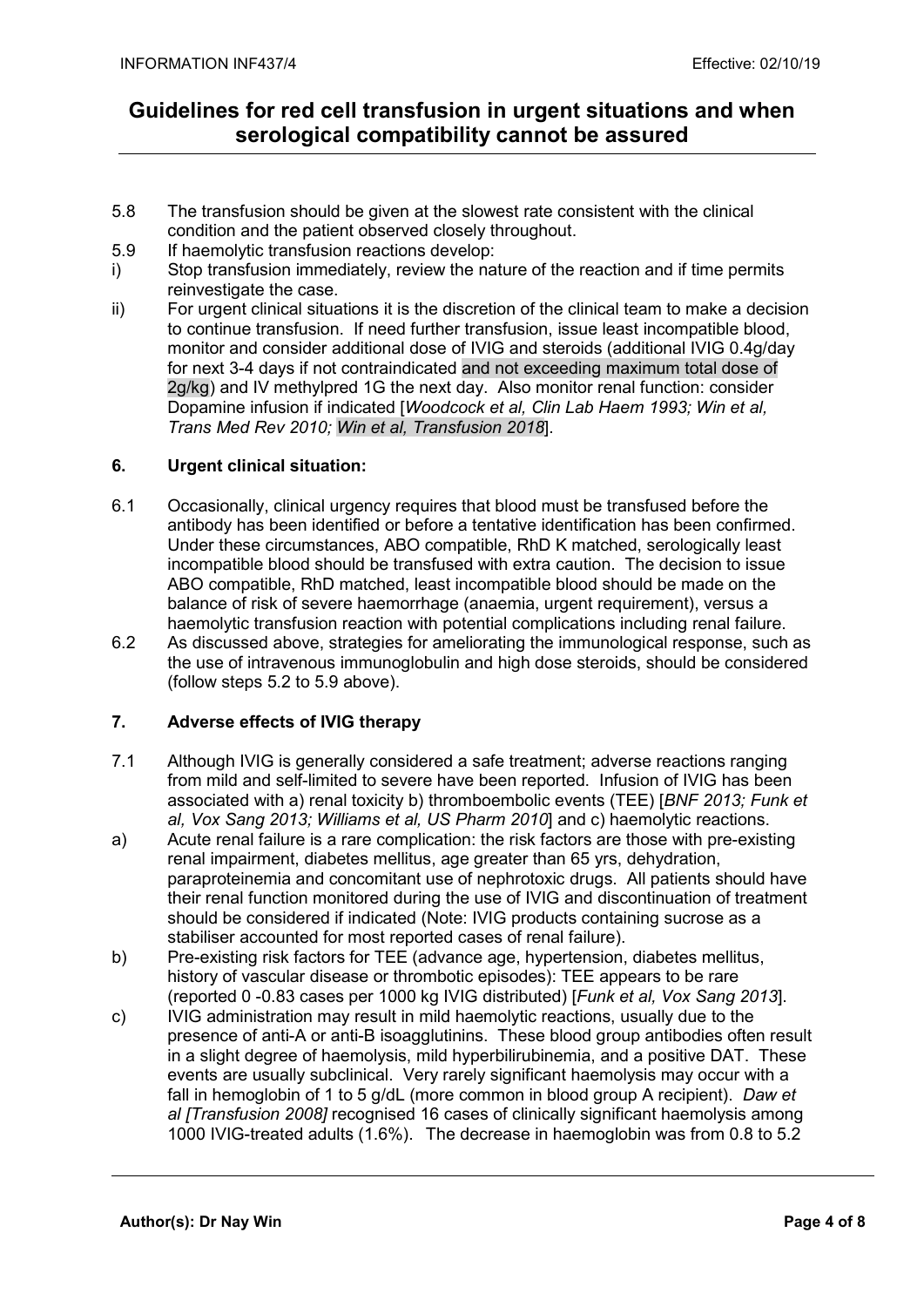g/dl and the haemolysis was recorded after the administration of larger doses of IVIG (cumulative dose of IVIG was 50 to 350 g). Haemolysis associated with the administration of IVIG was observed from 12 hrs to 10 days after the first dose of IVIG and it has been recommended to monitor the Hb level 48 to 72 hr after IVIG infusion [Khawaji et al, Clin Journal Amer. Soc. Nephrology 2009].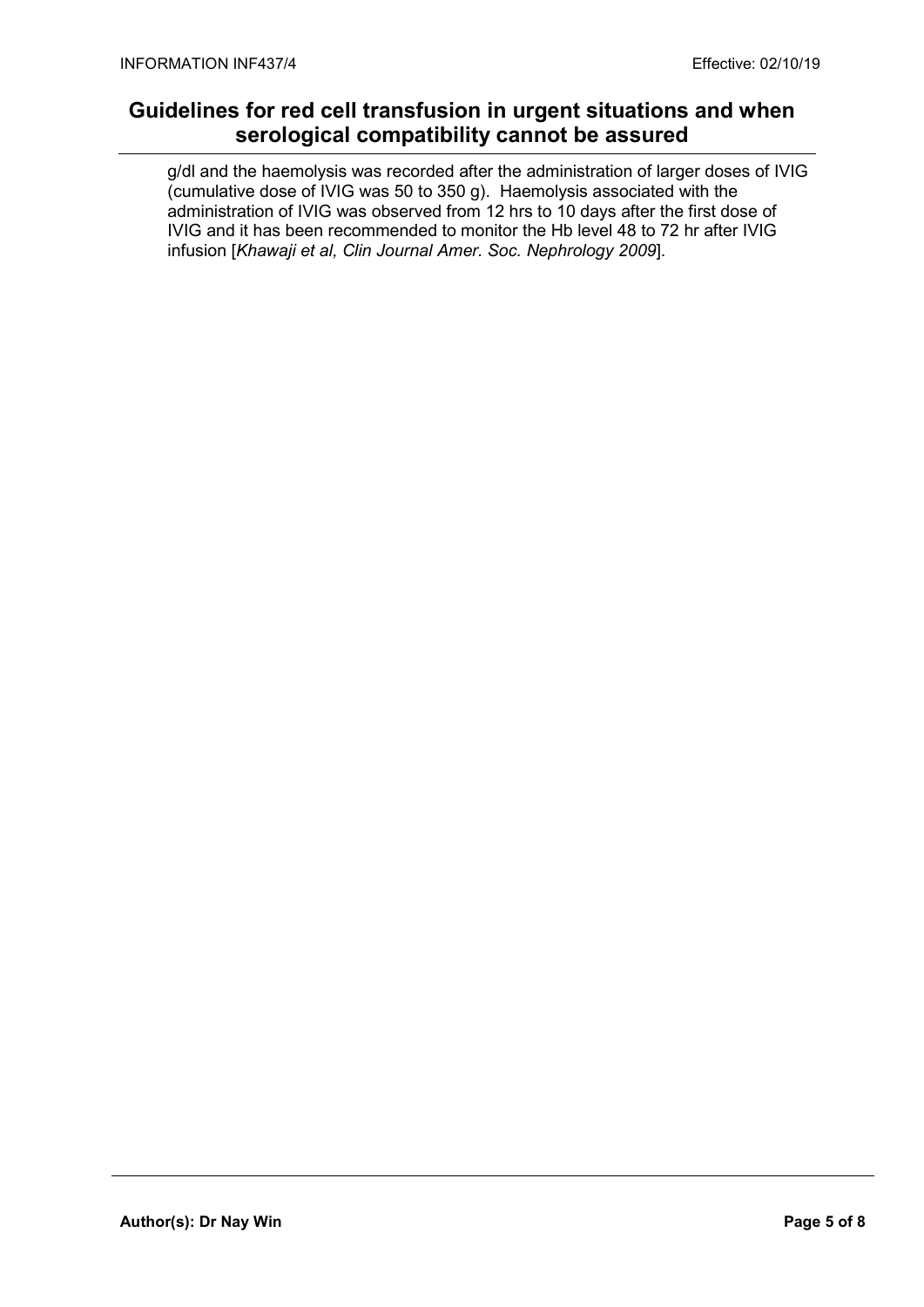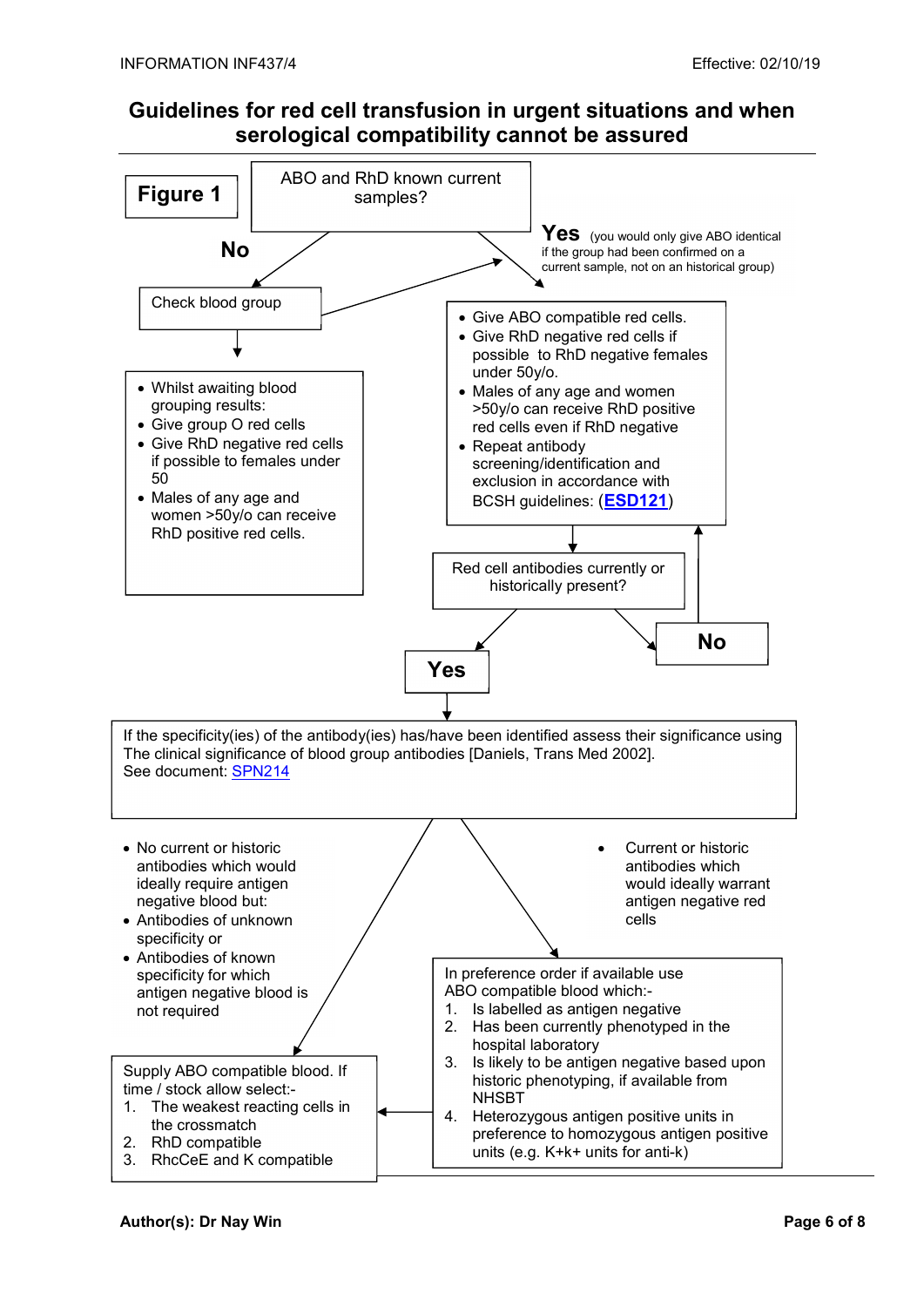#### References

Anderson D, Kaiser A, Blanchette V, Brouwers M, et al. Guidelines on use of IVIG for Hematologic Conditions. Transfusion Medicine Review, Vol 21, No 2, Suppl1, ppS9-S56, April (2007).

BNF. June 2013, 14.5.1: Normal Immunoglobulin (adverse reaction).

Cross-Reference with document entitled: The Clinical Significance of Blood Group Alloantibodies and the Supply of Blood for Transfusion: SPN214

Daniels G. Human Blood Groups. Wiley Blackwell, Blackwell Science, 2<sup>nd</sup> edition (2002). ISBN: 0-632-056460.

Daw Z, Padmore R, Neurath D, Cober N, et al. Hemolytic transfusion reactions after administration of intravenous immune (gamma) globulin: a case series analysis. Transfusion 2008; 48: 1598-601.

Funk MB, Gross N, Gross S, Hunfeld A, et al. Thromboembolic events associated with immunoglobulin treatment. Vox Sanguinis, 105, 54-64 (2013).

Garratty G, Petz L. Approaches to selecting blood for transfusion to patients with autoimmune hemolytic anemia. Transfusion, 42(11):1390-1392 (2002).

Kahwaji J, Barker E, Pepkowitz S, Klapper E, et al. Acute Hemolysis after high-dose intravenous immunoglobulin therapy in highly HLA sensitized patients. Clinical Journal of the American Society of Nephrology 2009; 12: 1993-1997.

Klein H, Anstee D. Mollison's Blood Transfusion in Clinical Medicine. Wiley Blackwell, 11th Edition (2005). ISBN: 0-632-064544.

Klein H, Spahn D, Carson J. Red blood cell transfusion in clinical practice. The Lancet, 370, 415-426 (2007).

Kohan AI, Niborski RC, Rey JA, Amerise G, et al. High Dose Intravenous Immunoglobulin in Non-ABO Transfusion Incompatibility. Vox Sanguinis, 67, 195-198 (1994).

Milkins C, Berryman J, Cantwell C, Elliott C, et al. Guidelines for pre-transfusion compatibility procedures in blood transfusion laboratories. BCSH guidelines (ESD121).

Seltsam A, Wagner FF, Salama A, Flegel WA. Antibodies to high-frequency antigens may decrease the quality of transfusion support: an observational study. Transfusion, 43 (11), 1563-1566 (2003).

Williams AK, Ward LG, Bhatt VK. IVIG Use in Renal Insufficiency or Transplantation. US Pharmacist, 2010; 35(10): HS-19-HS-25 http://www.uspharmacist.com/content/d/feature/i/1237/c/23268